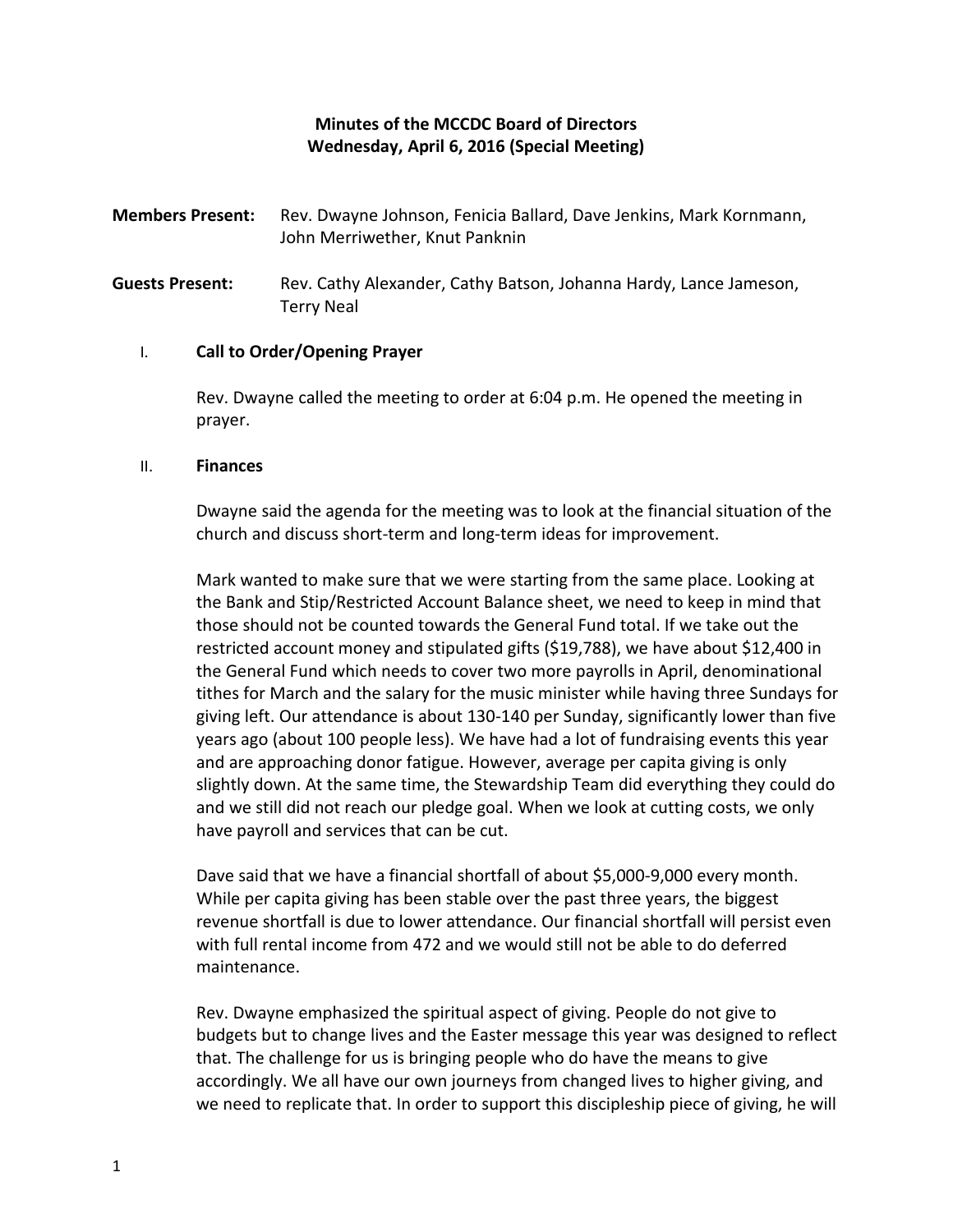start a new series up to Anniversary Sunday around the theme "The Church that Changes Lives". In addition, testimonials from congregants will be sent out each day, for 45 days leading up to the anniversary, with the theme "45 Days of Changed Lives." He also said that he is in consistent conversation with the denomination on our tithes.

Dave stressed that even with the spiritual aspect, we need to look at expenses and higher giving. A \$10 per capita more in average giving per week would be necessary to close the gap and would also be doable. So far, we have been diverting funds from restricted accounts to make up the shortfall.

Rev. Cathy raised concerns that for many in our congregation, \$10 more per week would be unreachable and that the messaging around stewardship was successful. She also reminded us that the church will receive an additional \$21,000 in rental income from UFCDC this year, and that additional sources of revenue will be needed but are available based on grants and partnerships we should pursue.

Mark said that in order for the church to ask for larger donations, we would need to set up a charity foundation. Additionally, most funders would want to see outreach and programs for the community but our church is heavily focused inwards. He questioned whether would have the staff capacity or skill set to pursue these grants. He also said that we need to put aside income from 472 for repairs and maintenance that will come up in the future.

Terry Neal shared her perspective on messaging and finances from the congregation. Going forward, she said that it would be helpful to discuss the AV system. There is a perception that the equipment is not being used right, that we paid too much and asked for additional funds and that people do not trust being asked for more now. There are also comments around our concerts and paid artists. What has been positive has been the messaging around personal journeys on financial stewardship – congregants need to hear those stories more frequently. Going forward, we need a transparent process on maximizing our use of the AV system and potential additional resources to train people using it properly. The church leadership should also consider apologizing for not communicating the plan for and use of the AV system properly with the congregation.

Johanna Hardy agreed that the AV system is a point of concern. The sound quality has been so bad that Eclectic Praise does not want to use the system anymore. She also said that more messaging along the lines of Dwayne's spiritual message is necessary. In her view, the church has become transient and does not feel like a community anymore. This will become a long-term problem for the church. Consequently, she is not a regular giver anymore, and she only shows up on Sundays out of habit and to see people she likes. There are a lot of programs happening in the church but nothing that binds us together as community. Her suggestion would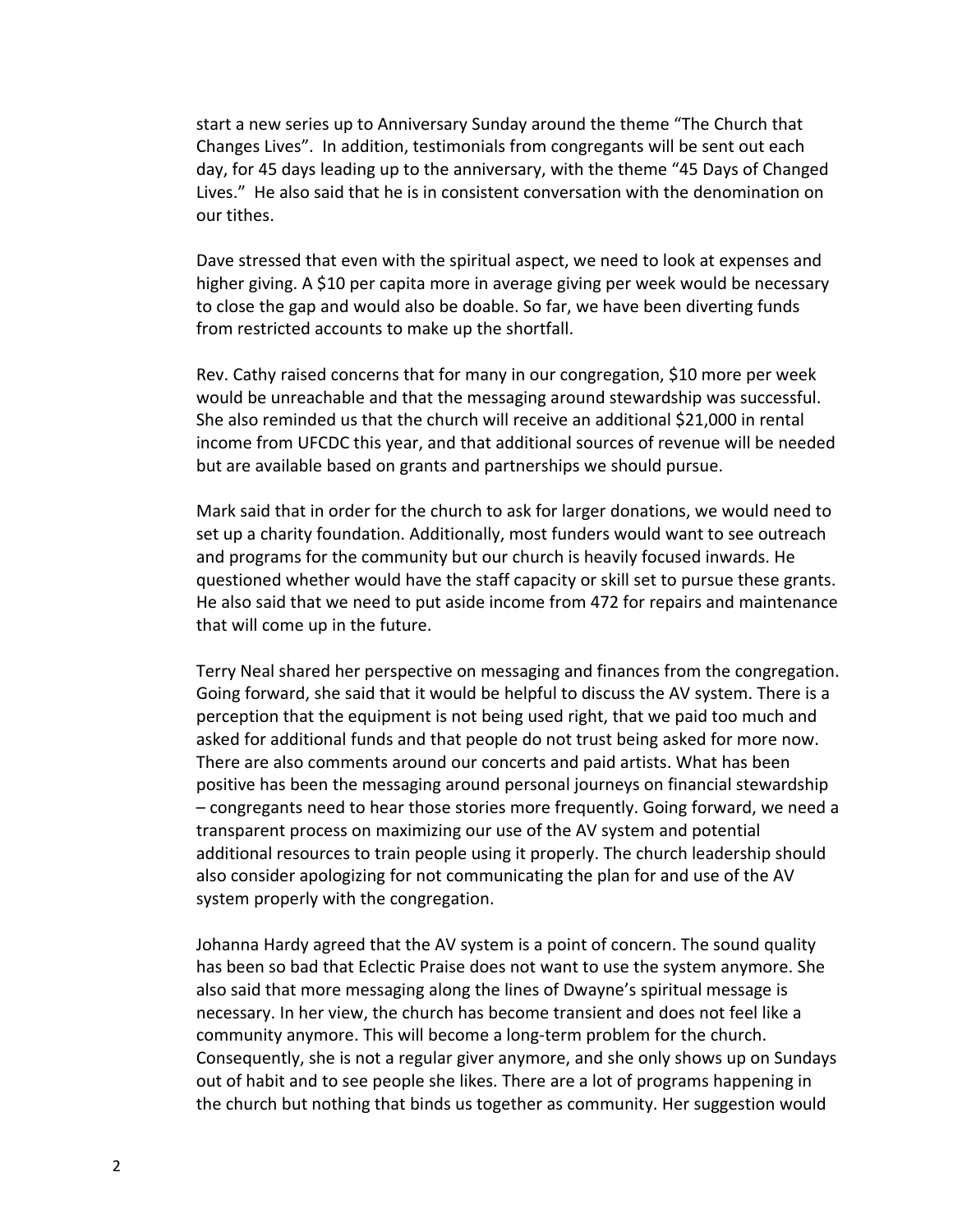be to have a combination of praise and worship on a Sunday, followed by an open congregational discussion – combining inspiration with business. The format would be something like a church pep really, answering the question who we are.

With regards to the AV, the decisions to purchase the new system (as well as the decision to renovate 472) are perceived as decisions by the Board that put the church in financial trouble. There was no buy-in from the congregation. Additionally, according to the Bylaws, expenditures of more than 10% out of the General Fund need to get congregational approval. The church feels like a non-profit and not like a community. If the entire congregation was involved in major decisions, it would create buy-in and it would be harder to complain when things do not work out as planned.

Dwayne thanked Johanna for her willingness to share and for her honest message. He also said that it is difficult for the church when people change their behavior and we do not know what is going on. We need to bring "doing" in our programming and "being" a church together again.

Dave agreed with Johanna that we lost our focus as a community. We have been caught up in a lot of things and we need to reconnect with the congregation and with God. Mark also agreed that we lost the community piece while being focused on operations. The BoD has an obligation to lead and we cannot delegate this problem to staff. At the same time, there is also a disconnect on how financial resources are perceived by the Board and congregation. While the Board sees the entire budget as whole, there is a "bucket" thinking by many in the church.

Cathy Batson shared that we do have neighborhoods in the church (such as Bible study) but do not have them linked together as community. The people that are "being" are also the same ones that are "doing" and they are feeling burn out. We associate the same faces with the same things being done. Terry added that we are family and that we do not want people to withdraw or walk away angry, including church leadership. We need to come together and heal and cleanse before moving forward. It can be tough but we are not so broken that we cannot heal collectively. We all want to get to the same place.

Dwayne reminded us that we have to positively impact and change each other, building a bigger fire of community and spirituality out of the little fires within us. We are in this together. However, he would also be willing to take a hit financially in the short-term if there is a week where we cannot make payroll.

Dave said that if we took Johanna's point seriously, we would need to take the AV and hard financial choices to the congregation.